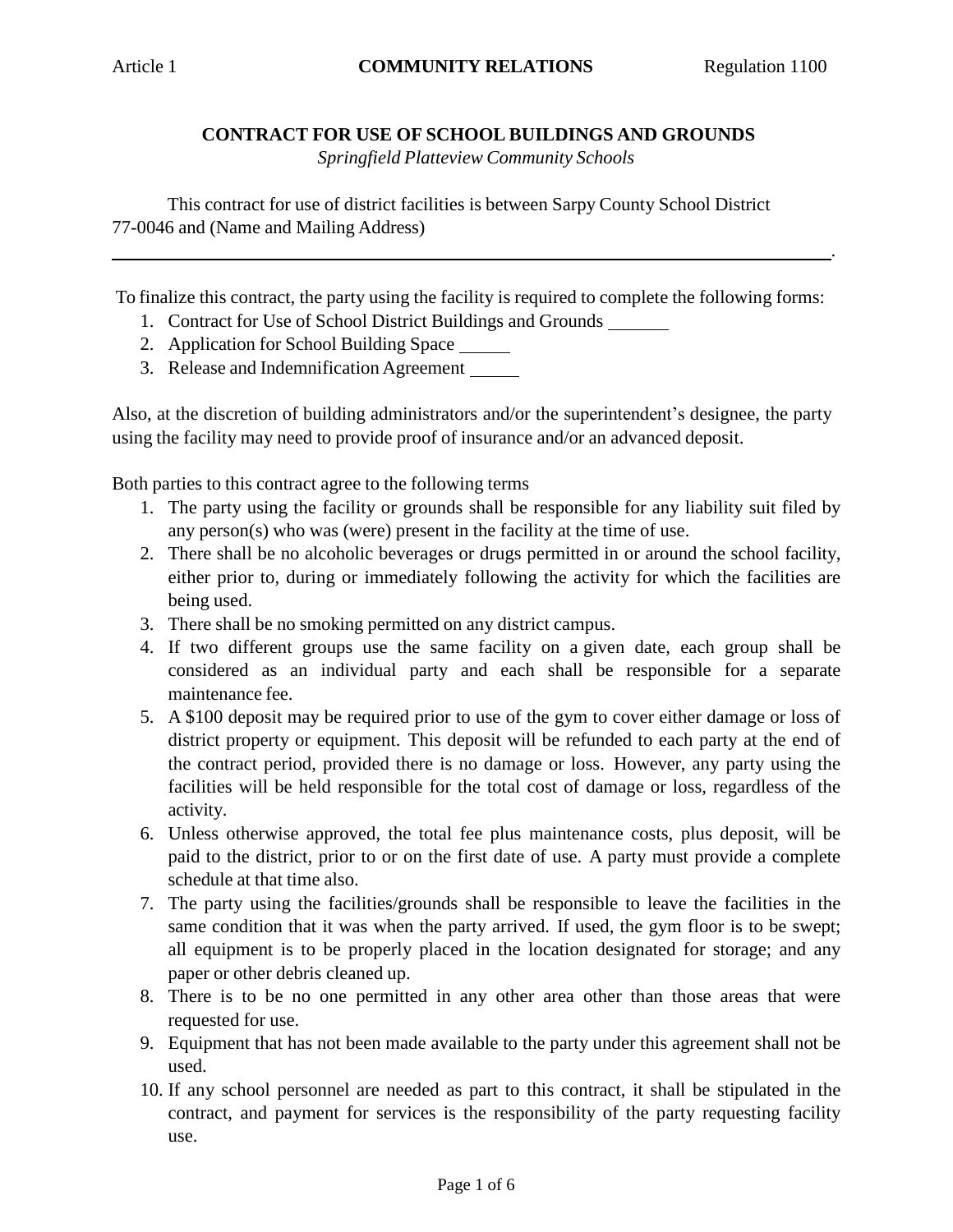- 11. Failure to comply with the above provisions shall result in the cancellation of existing and all future facility use contracts with that party.
- 12. All arrangements for the use of the building(s) shall be made with the building principal, superintendent or his/her designee.
- 13. The fees for the use of school district facilities shall be calculated by the Administration, so that the use of those facilities is comparable with charges for similar private facilities, while assuring that the costs of utilities and scheduling are paid. It is the intent of the fee structure that district residents receive a benefit of reduced fees because of their support of the district with property taxes. The fees and maintenance costs for use of school district facilities or grounds are as follows:

|--|

| Nonprofit | For Profit |
|-----------|------------|
| \$100.00  | \$200.00   |
| 400.00    | 600.00     |
| 150.00    | 300.00     |
| 300.00    | 500.00     |
|           |            |
| \$400.00  |            |
| 600.00    |            |
| 1,000.00  |            |
| 400.00    |            |
| 1,000.00  |            |
|           |            |

## Maintenance/Supervision Costs Not Included In Fees

\$25/hour for weekend supervision and maintenance (required on weekends) \$25/hour for overtime (during week) (Not all use during week will require overtime)

The stipulations as listed are agreed to by the party requesting facility use and the contracting party agrees to use the facility on the basis outlined in the contract.

Principal or designee signature Sponsor for organization requesting facility use

Date Date Date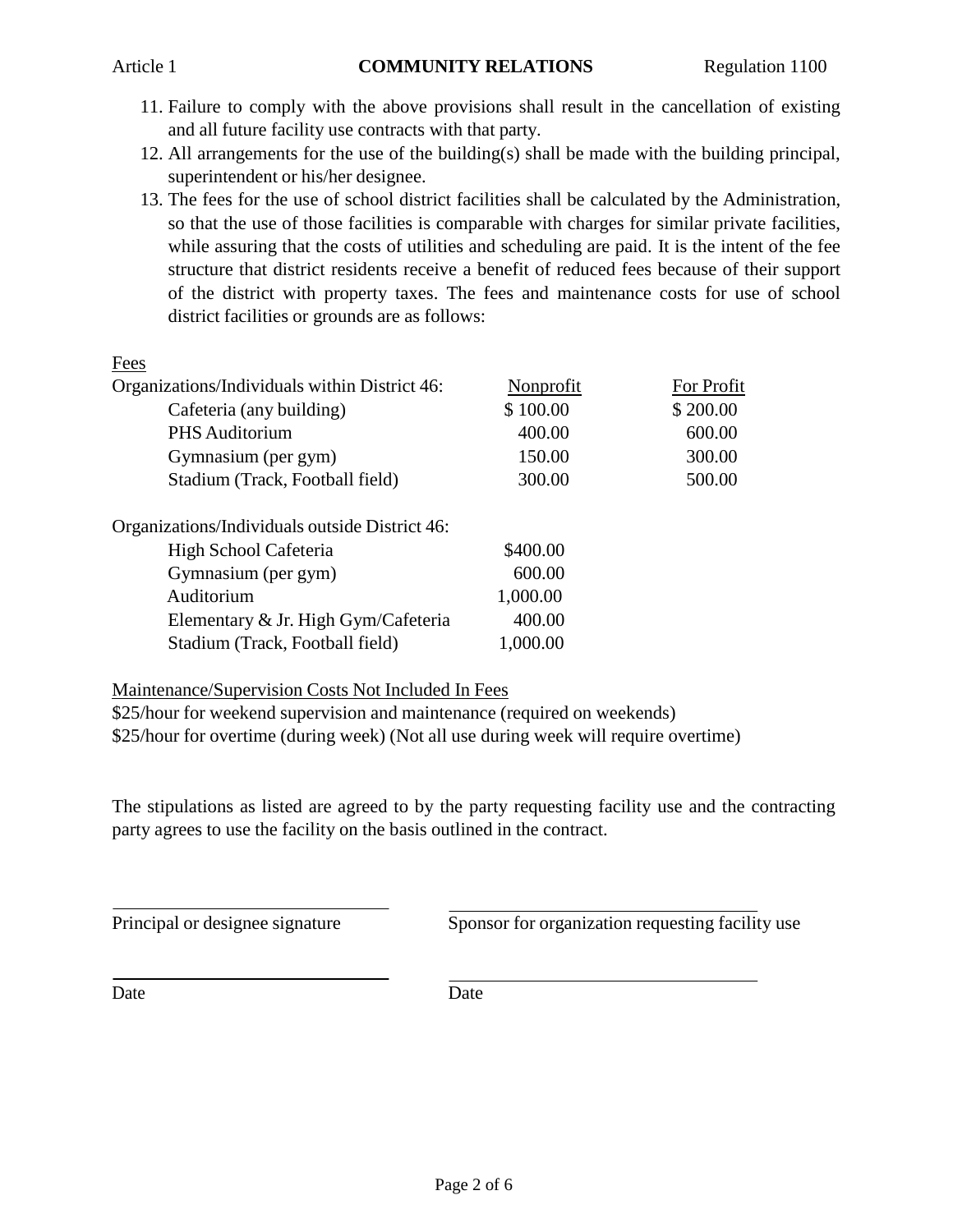#### **RELEASE AND INDEMNIFICATION AGREEMENT**

*Springfield Platteview Community Schools*

In consideration of the undersigned being allowed or granted permission to use Sarpy County School District 77-0046 a/k/a Springfield Platteview Community Schools (hereinafter referred to as "SPCS") buildings, grounds, facilities or equipment, the undersigned hereby releases and waives any and all claims, demands, causes of action, suits, debts or damages which the undersigned has or which may in the future accrue, for all personal injuries, known or unknown, or injuries or damage to property, caused or arising out of the undersigned's use of SPCS building, grounds, facilities or equipment.

Additionally, in consideration of the undersigned being allowed or granted permission to use SPCS buildings, grounds, facilities or equipment, the undersigned hereby covenants to indemnify and save harmless the SPCS buildings, grounds, facilities or equipment. The undersigned acknowledges that the party using the facility maintains adequate liability insurance and will provide a copy if required.

The undersigned acknowledges and agrees that without executing this Release and Indemnification Agreement permission would not be granted to use SPCS buildings, grounds, facilities or equipment. The undersigned further understands and agrees that this Release shall be binding on the undersigned, and the undersigned's heirs, executors, administrators or assigns, and that by executing this Release and Indemnification Agreement, the undersigned is hereby releasing and agreeing to indemnify SPCS all of its present or future Board members in their individual or official capacities, and all of the school district's employees or agents in their individual or official capacities, and all successors thereto.

SPCS does not sponsor or in any way endorse the views, aims, policies, opinions or content of any speakers, or presenters, or materials disseminated as part of the program of the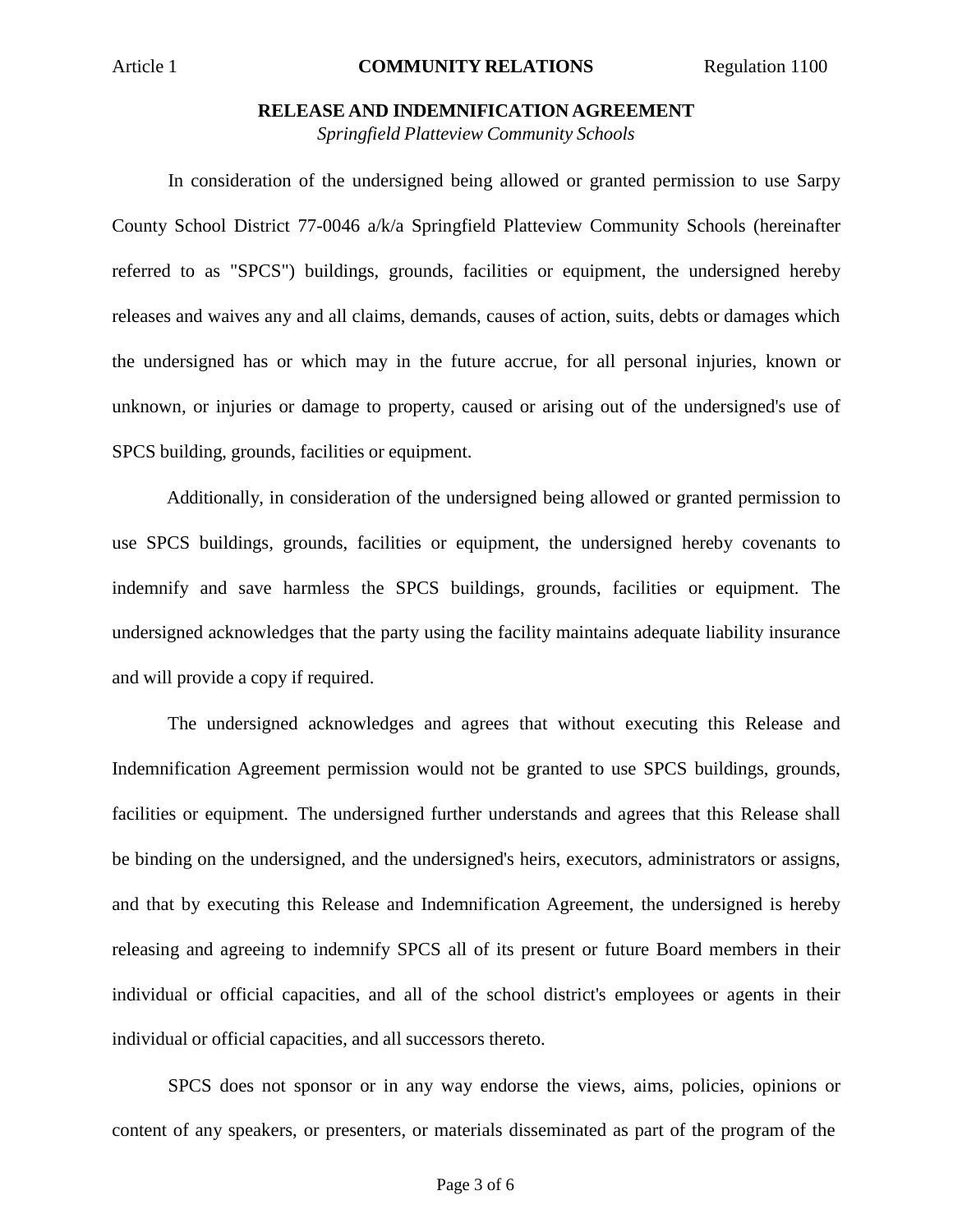person or persons or entity allowed access to SPCS facilities, and remains totally neutral with regard thereto.

The undersigned acknowledges having read this Agreement, understands the rights which are being waived or released hereby, understands the indemnification obligation assumed hereby, and executes the same voluntarily and with full knowledge of its significance.

**DATED** this day of , 20 .

NOTE: THIS DOCUMENT HAS SIGNIFICANT LEGAL RAMIFICATIONS AND SHOULD BE CAREFULLY READ AND UNDERSTOOD. IF THERE ARE ANY QUESTIONS, THE SIGNER OF THIS DOCUMENT SHOULD CONSULT HIS OR HER OWN ATTORNEY.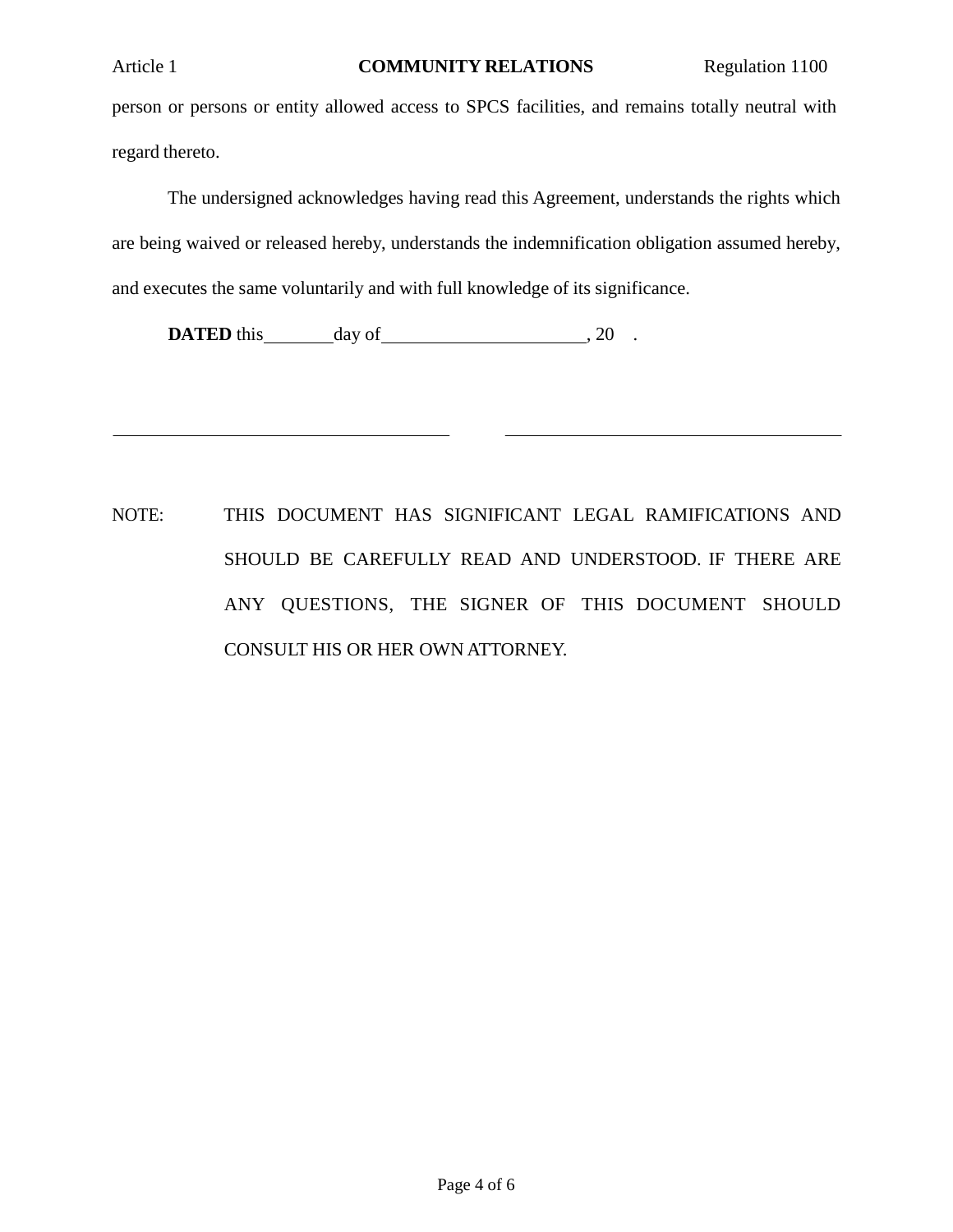# **APPLICATION FOR USE OF SCHOOL BUILDING SPACE AND/OR GROUNDS**

*Springfield Platteview Community Schools*

|                                                                                                                                                                                                                                                                                                                                                                                          | PHONE        |
|------------------------------------------------------------------------------------------------------------------------------------------------------------------------------------------------------------------------------------------------------------------------------------------------------------------------------------------------------------------------------------------|--------------|
|                                                                                                                                                                                                                                                                                                                                                                                          |              |
|                                                                                                                                                                                                                                                                                                                                                                                          |              |
|                                                                                                                                                                                                                                                                                                                                                                                          |              |
| TYPE OF MEETING OR ACTIVITY, PLEASE EXPLAIN FULLY ______________________________                                                                                                                                                                                                                                                                                                         |              |
|                                                                                                                                                                                                                                                                                                                                                                                          |              |
| $\frac{YES}{YES}$<br>WILL ADMISSION BE CHARGED?                                                                                                                                                                                                                                                                                                                                          |              |
|                                                                                                                                                                                                                                                                                                                                                                                          |              |
| WILL FOOD/BEVERAGES BE SERVED?<br><b>YES</b>                                                                                                                                                                                                                                                                                                                                             | <b>NO</b>    |
| I AGREE TO FOLLOW ALL RULES AND POLICIES IN THE USE OF THE SCHOOL<br>FACILITIES AND PLEDGE THAT THE INFORMATION PROVIDED ABOVE IS TRUE TO THE<br>BEST OF MY KNOWLEDGE. MY SIGNATURE INDICATES I HAVE READ THE RULES FOR<br>USE OF FACILITIES, INCLUDING FEES AND COSTS, AND I HAVE READ AND SIGNED<br>THE CONTRACT FOR USE AND THE RELEASE AND INDEMNIFICATION AGREEMENT.                |              |
| <b>SIGNED</b>                                                                                                                                                                                                                                                                                                                                                                            | <b>DATE</b>  |
| PRINT NAME                                                                                                                                                                                                                                                                                                                                                                               | <b>PHONE</b> |
| <b>ORGANIZATION</b>                                                                                                                                                                                                                                                                                                                                                                      |              |
|                                                                                                                                                                                                                                                                                                                                                                                          |              |
| IF YES, PLEASE ATTACH PROOF OF INSURANCE TO APPLICATION.                                                                                                                                                                                                                                                                                                                                 |              |
| $\begin{picture}(20,10) \put(0,0){\vector(1,0){100}} \put(15,0){\vector(1,0){100}} \put(15,0){\vector(1,0){100}} \put(15,0){\vector(1,0){100}} \put(15,0){\vector(1,0){100}} \put(15,0){\vector(1,0){100}} \put(15,0){\vector(1,0){100}} \put(15,0){\vector(1,0){100}} \put(15,0){\vector(1,0){100}} \put(15,0){\vector(1,0){100}} \put(15,0){\vector(1,0){100}} \$<br><b>RENTAL FEE</b> |              |
| $\overline{\phantom{a}}$ $\overline{\phantom{a}}$<br><b>CUSTODIAL FEE</b>                                                                                                                                                                                                                                                                                                                |              |
| OTHER FEES \$                                                                                                                                                                                                                                                                                                                                                                            |              |
| TOTAL DUE \$                                                                                                                                                                                                                                                                                                                                                                             |              |
| <b>APPROVED BY:</b>                                                                                                                                                                                                                                                                                                                                                                      |              |
|                                                                                                                                                                                                                                                                                                                                                                                          |              |